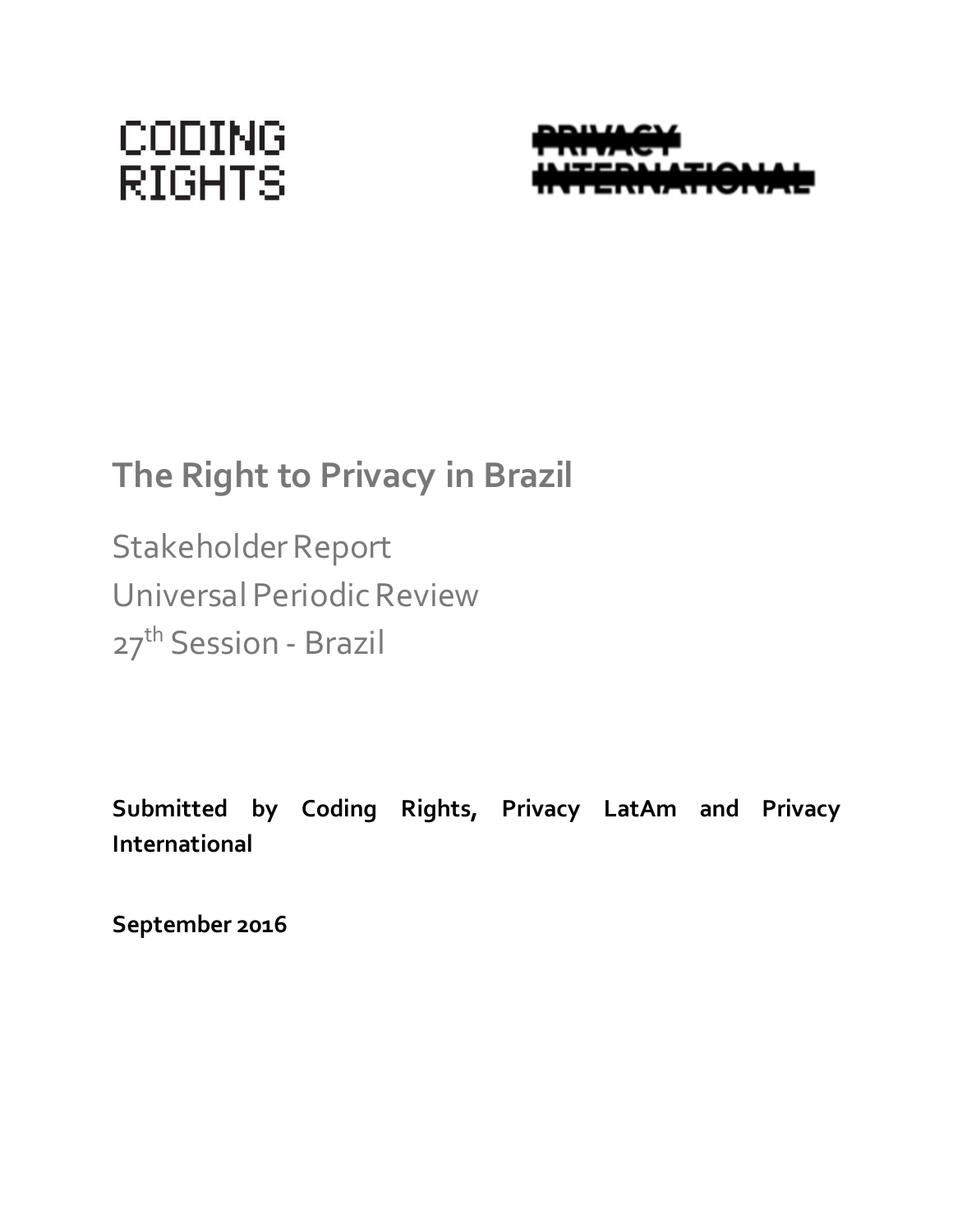#### **Introduction**

1. This stakeholder report is a submission by Coding Rights, Privacy LatAm and Privacy International (PI). PI is a human rights organisation that works to advance and promote the right to privacy and fight surveillance around the world. Coding Rights is a Brazilian based women-led civil society organization working to expose and redress the power imbalances built into technology and its applications. Privacy LatAm is a hub of Latin American academics who works and research the field of privacy and data protection. Coding Rights, Privacy LatAm and PI wishes to bring concerns about the protection and promotion of the right to privacy in Brazil before the Human Rights Council for consideration in Brazilian's upcoming review.

#### **The right to privacy**

- 2. Privacy is a fundamental human right, enshrined in numerous international human rights instruments. It is central to the protection of human dignity and forms the basis of any democratic society. It also supports and reinforces other rights, such as freedom of expression, information and association  $1$
- 3. Activities that restrict the right to privacy, such as surveillance and censorship, can only be justified when they are prescribed by law, necessary to achieve a legitimate aim, and proportionate to the aim pursued.<sup>2</sup> As innovations in information technology have enabled previously unimagined forms of collecting, storing and sharing personal data, the right to privacy has evolved to encapsulate State obligations related to the protection of personal data. <sup>3</sup> A number of international instruments enshrine data protection principles4 and many domestic legislatures have incorporated such principles into national law.5

#### **Follow up to the previous UPR**

- 4. In Brazil's previous review, no express mention was made of the right to privacy in the context of communications surveillance in the National Report submitted by Brazil or the report of the Working Group.
- 5. However, Estonia did submit a recommendation on the right to privacy with regards to women calling on Brazil "to further develop the legislation that would allow women to exercise their rights to privacy and confidentiality during police investigations and guarantee the right to presumption of innocence, due process, and legal defence."<sup>6</sup>
- 6. Concerns on the right to privacy in relations to communications surveillance were expressed by stakeholders.7 These concerns were raised with regards to the cybercrime legislation (Bill 84 of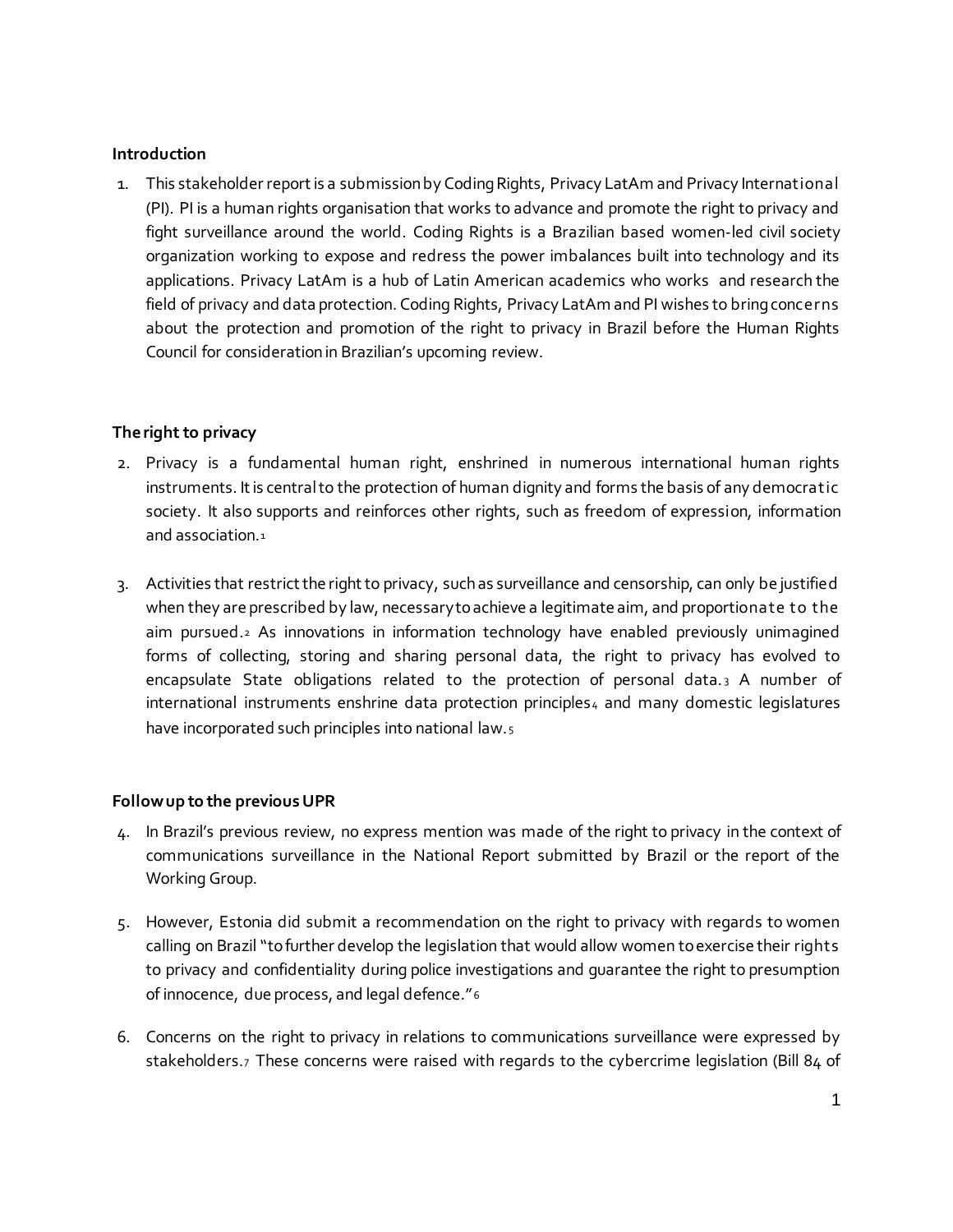1999) and the obligations it would impose on Internet service providers which would be obliged to collect and retain users' personal data for extended periods of time8 and to inform authorities about any possible crime that may have been committed through their services. <sup>9</sup>

#### **Domestic laws related to privacy**

7. The Federal Constitution of Brazil of 1988 upholds the right to privacy under Article 5, X and XII. In addition, there are several other laws which protect the right to privacy including the Civil Code (Law No. 10.406 of 2002)<sup>10</sup>, the Consumer Protection Code (Law No. 8.078 of 1990), the Credit Information Law (Law No. 12.414 of 2011), the Access to Information Law (Law No. 12.527 of 2011) and the Civil Rights Framework for the Internet (Law No. 12.965 of 2014)<sup>11</sup>. These statutes can be described collectively as the Data Privacy Legal Framework. Nevertheless, even though the country has been consulting on a draft bill on data protection since 2010, so far there is no comprehensive legislation on data protection, which represents a significative problem, once several different statutes propose different standards for data protection in different sectors and several areas are not covered at all if not for the general Constitutional provision. As of now, two Data Protection Bills are being considered by Parliament: Bill 330/2013, of the Federal Senate, and Bill 5276 of 2016, of the Executive.

#### **International obligations**

- 8. Brazil has ratified the International Covenant on Civil and Political Rights (ICCPR), which Article 17 provides that *"no one shall be subjected to arbitrary or unlawful interference with his privacy, family, home or correspondence, nor to unlawful attacks on his honour and reputation"*. The Human Rights Committee has noted that states party to the ICCPR have a positive obligation to "*adopt legislativ e and other measures to give effect to the prohibition against such interferences and attacks as well as to the protection of this right [privacy]."<sup>12</sup>*
- 9. Since 25 September 1992, Brazil is a signatory to the American Convention on Human Rights or "Pact of San José de Costa Rica" (the "American Convention") but has not yet accepted the compulsory jurisdiction of the Inter-American Court of Human Rights. Brazil has also been lead ing many of the advancement made at the UN on the right to privacy. Together with Germany it introduced the UN Resolutions on the right to privacy in the digital age adopted by the UN General Assembly in 2013 and 2014, and it played a similar leading role with the creation of the mandate of the UN Special Rapporteur on the Right to Privacy by the Human Rights Council in March 2015.

#### **Areas of Concern**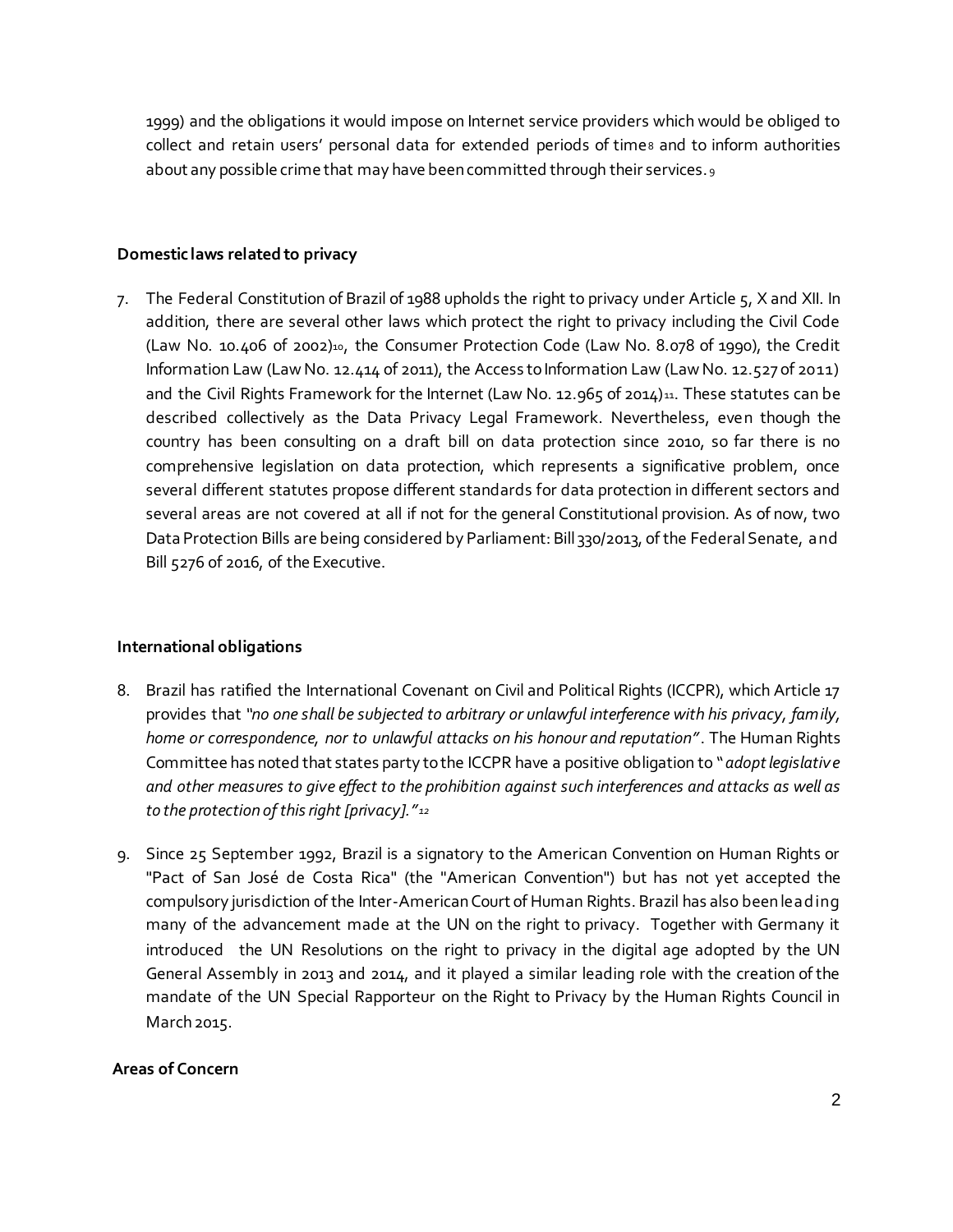#### **Interception of communications and police infiltration in social networks**

- 10. Interception of communications in Brazil is regulated by law No.  $9.296/96_{13}$  which allows for interception on both telephone and information technology systems. The purpose set by the law is for instructing criminal procedures or investigations. The requirements are a court order, which can be submitted directly by a court or requested by police authorities and the Office of the Public Attorney. The request must be founded within a reasonable suspicion that the person whose communications they are requesting to intercept has committed a crime, that there was no other way to obtain evidence of such crime and the interception should be runned under secrecy of justice.
- 11. Despite the safeguards presented in the law, there are concerns as to their implementation. For example, Article 5 of the law notes that the period may not exceed 15 days, but can be renewable for equal time once proven the indispensability of evidence. Therefore, this legislation leaves margin for interpretation regarding a time limit, a reason why there has been many cases of abuse. Indeed, in 2009, Brazil was found guilty by the Inter-American Court of Human Rights (IACHR) of having unlawfully subjected a farming cooperative associated with the Movimento Sem-Terra in the State of Paraná in 1999. It was revealed that the surveillance operations were undertaken for a period of 39 days, the request was submitted by an authority which did not have the power to make such request (i.e. Military Police, which does not have investigatory powers), it failed to meet the tests of reasonable suspicion as they were not undertaken within a criminal investigation procedure.<sup>14</sup>
- 12. Trying to address the issues, in 2013, the Brazilian Supreme Court has considered the lack of clarity about the successively renewal of the authorization without time limit set as an issue subjected for general repercussion (meaning that a decision on the case shall be extended to all). The final understanding was that renewal would lawful if determined by court as the necessary and only means of proof to investigate a criminal fact.<sup>15</sup>
- 13. While it seems a good restriction, nevertheless, data from the National Council of Justice, acquired through an Freedom of Information Request submitted by Internet Lab, <sup>16</sup> shows a substantial increase in the judicial approval of requests for interceptions of communications. In June 2009 a total of 13965 phones and 282 electronic addresses were monitored, while in August, 2013, right after World Cup protests, the total increased to 21925 of phones and 1563 electronic addresses were under surveillance. All these data provided is not easily accessible in order to allow transparency and accountability. Further, the answers received to the FOIA request did not allow to establish the total number of requests for interception, neither of rejections through the National System to Control Interceptions. And for the format of the response, it is not possible to make a direct assessment about how many of these requests led to a criminal investigation.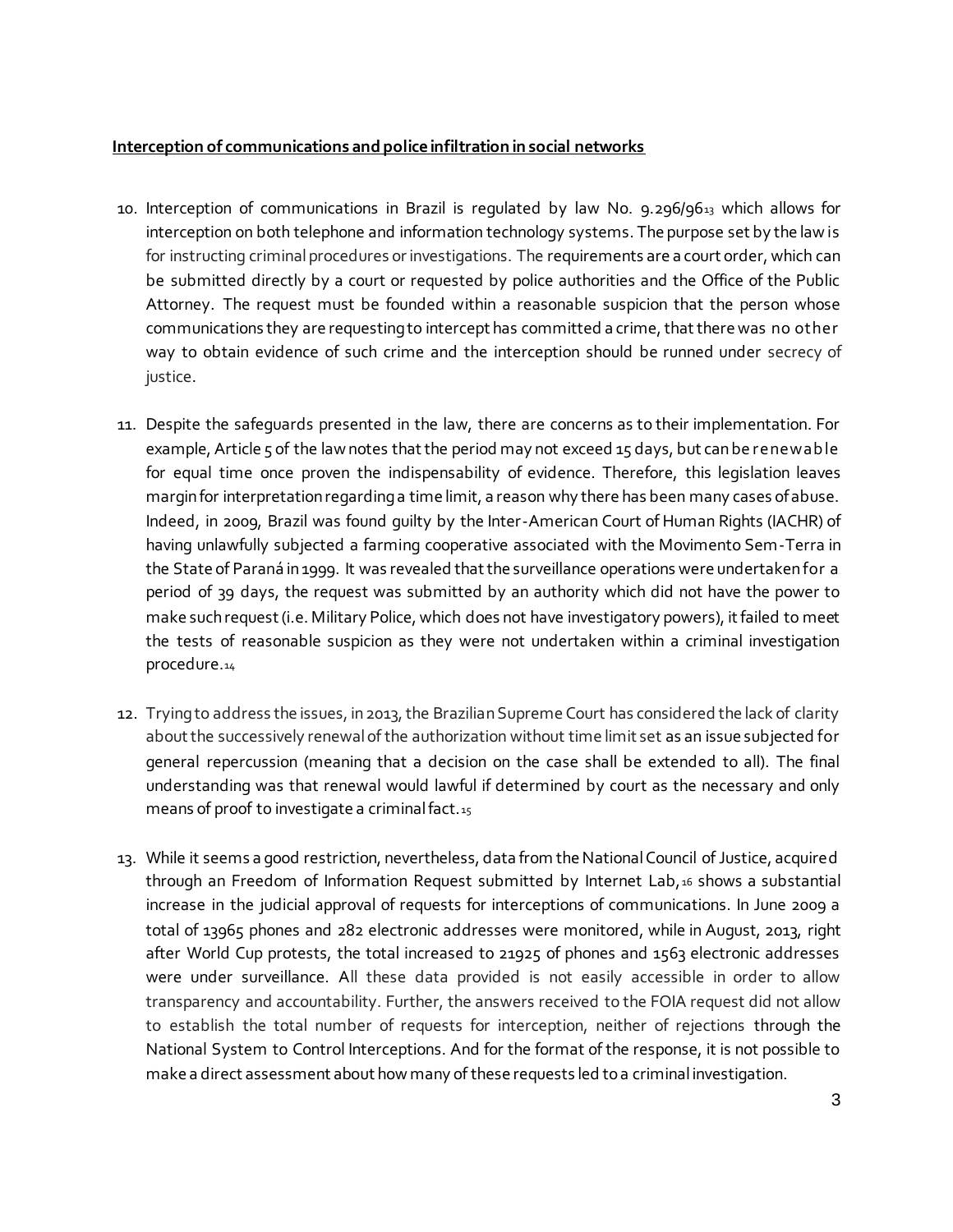- 14. Furthermore, while the number of interception of communications increase, we have also observed another trend from law enforcement agencies to use the expansion of digital communications to interfere with privacy even without having to go through the legal procedures for approving an interception: political monitoring and infiltrating on social networks.
- 15. As a blog from a police chief asserts: "the online data monitoring of internet for the purpose of criminal evidence is not something exactly "new". It is already common that the police gathers information on user profiles or communities in social networks to contradict witness statements or information provided by victims and investigated. However, the scope of the sites that the police, lawyers and judges can go for information has expanded rapidly, and many more are being ad d ed daily to the list of those already existing."
- 16. And so far, there is no single piece of legislation to set boundaries for the monitoring and data gathering on social media. Even so, law enforcement agencies have gone beyond web searching to compile this kind of information and have adopted practices of infiltration on digital platforms. According to *Ponte Jornalismo* and *El País*, an Army official of the Brazilian Armed Forces used, among other things, the Tinder application in order to meet women from social movements and activist groups and monitor their movements. This led to the arrest of members of one of these groups right before a planned political protest, where they were confronted by a huge operation with helicopters and lots of police officers. The group were released after a few hours with no charges. Infiltration of police agents is regulated by session III of Law 12850 from 2013,17 which deals with organized crime, have no particular provision on infiltration on digital platforms but sets the need for court order to authorize such practice. Nevertheless, legal justification for these infiltrations, as well as the connection between the Army and the Military Police of São Paulo, is yet unclear, and both organizations deny that it exists. <sup>18</sup>

#### **Blanket data retention**

- 17. Resolutions No.  $426/0519$ ,  $477/0720$  and  $614/1321$  of Anatel, the agency responsible to regulate the telecommunications industry and oversight of provision of related telecommunication services, require service providers to retain metadata pertaining to landline and mobile telephone services.
- 18. Article 22 of Resolution No. 426/05 requires landline service providers to retain data for at least 5 years and does not include details on the type of data, use limitation or purpose specification. Article 10, XX, of Resolution No. 477/07 disposes that mobile service providers must retain user account information and billing documents containing data on incoming and outbound calls,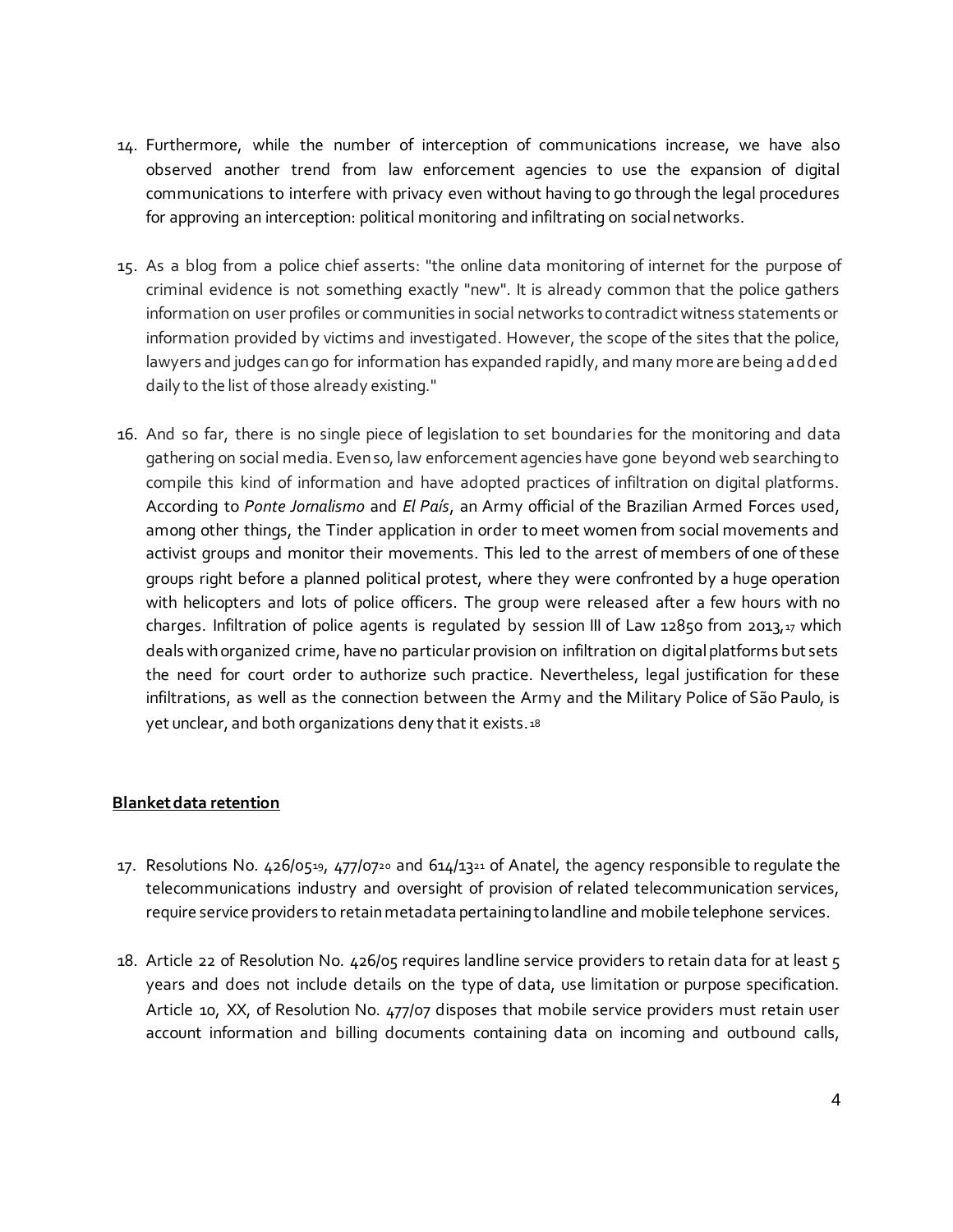dates, time, duration, and price for a minimum of 5 years. Article 53 of Resolution No. 614/13 requires internet connection providers to retain data for at least 1 year.

- 19. Article 17 of the Law no. 12.850/1322, about organized crime, provides that landline and mobile telephone companies are required to retain "identification logs of numbers of origin and destination of telephone connection terminals" for 5 years.
- 20. Law no. 12.965/1423, also known as the Marco Civil, requires that internet connection providers retain Internet connection logs for 1 year under Article 13. For-profit application service providers are required to store logs of access to applications for a period of 6 months under Article 15. Paragraph 2 of both articles allow for the extension of retention periods in certain circumstances but there is no maximum time limit on the extension - which may be theoretically unlimited.
- 21. Such blanket data retention policies pose a significant interference with the right to privacy of users, as it was made clear in Digital Rights Ireland v Minister for Communications and Others 24, the Grand Chamber of the Court of Justice of the European Union (CJEU) concluded that the 2006 Data Retention Directive, which required communications service providers to retain customer data for up to two years for the purpose of preventing and detecting serious crime, breached the rights to privacy and data protection. The CJEU observed that the scope of the data retention "entails an interference with the fundamental rights of practically the entire European population" . The CJEU went on to note the Directive was flawed for not requiring any relationship between the data whose retention was provided for and a threat to public security, and concluded that the Directive amounted to a "wide-ranging and particularly serious interference" with the rights to privacy and data protection "without such an interference being precisely circumscribed by provisions to ensure that it is actually limited to what is strictly necessary".

#### **Access to stored data and blockage of applications due to jurisdictional conflicts to access user data**

- 22. In case of investigations about money laundering (Law No. 9.613/9825) and organized crime (Law 12.850/13)<sup>26</sup> police authorities and the Public Attorney's Office can request directly to service providers to access users' subscription data, which comprises name, affiliation and address. Similarly, under Article 38 of ANATEL Resolution No. 596/1227, the agency may request service providers directly for access to account information and call records of users.
- 23. In a similar way, paragraph 3 from article 10 of Law No. 12.965/14<sup>28</sup> provides that subscription data (name, affiliation and address) from connection and service providers can be access without court order by administrative authorities with legitimate competence. Paragraph 1 from article 10 of the same legislation also establishes that law enforcement authorities must require a court order to access both connection logs from service and connection providers, as well for accessing the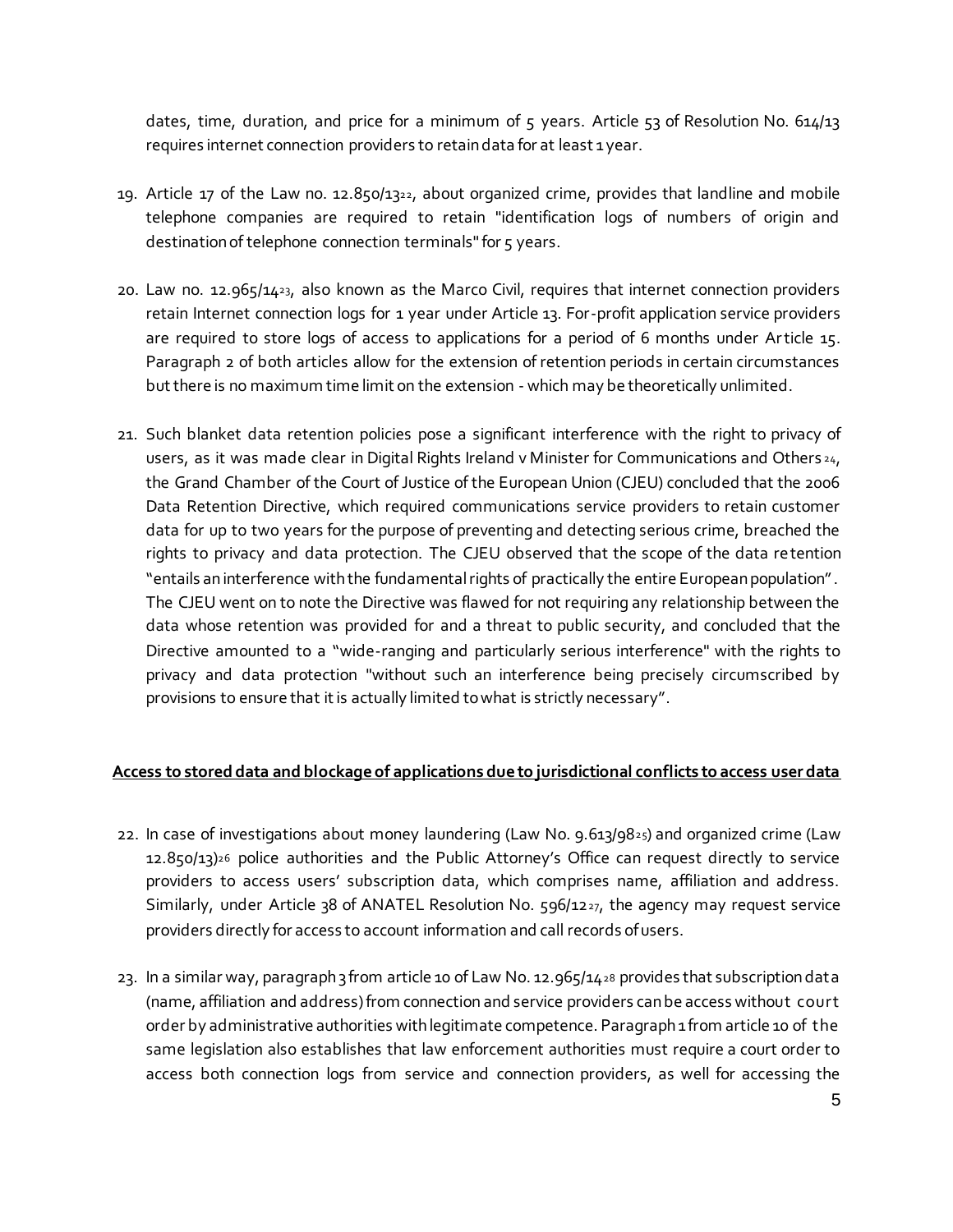content of private communications. So, unlike accessing logs and the content of digital communications, access to subscription data does not require a court order.

- 24. While access to subscription data without a court order is still problematic, the request for a court order for connection logs could, if effectively implemented, provide some safeguard against unlawful interference with privacy. Nevertheless, the application of such provisions has led to court orders blocking some of the most popular modern digital communicaitons applications.
- 25. In less than a year, judges in different States of Brazil have been issued court orders to telecommunications companies requiring them to cut off access to chat applications in the whole country due to services providers' denial of giving law enforcement agencies access to users' data.<sup>29</sup>
- 26. As a result of this trend, National Congress have been proposing several draft bills that jeopard ize the current status of protections, particularly changing Marco Civil, a text resultant of years of dialogue within different stakeholder groups. Proposals vary from provisions on blockage of applications; changing conditions for access to users' connection and application logs, location and subscription data (some of them *require* access points and service providers to collect them; another one mandates photo ID's on SIM card purchases). Many of these proposals have emerged from the Parliamentary Commission on Cybercrime,30 while others are also part of the conservative agenda that informs recent activities National Congress. Most of them are being compiled in this database developed by Coding Rights to track legislative procedures pertaining to digital helm: codingrights.org/pls.

#### **Surveillance Legacy from the Mega Events**

27. Being the host of a series of major international mega events, from Rio+20 to the World Cup in 2014 and the Olympics in 2016, Brazil have become one of the main markets for surveillance technologies.<sub>31</sub> In the list of purchases by Military Police and Ministry of Defense departments are drones, facial recognition goggles and a face database system, video cameras and more integration of them to the Centro Integrado de Comando e Controle (CICC) bases (also built specially for the "Big Events" and left as "legacy" for the country), mobile CICC station vehicles (equipped with movable cameras and audio capture), high-quality video surveillance balloons (with 13 cameras each).32 An investigation by VICE News discovered that a division of the Army (CCOMGEX, "Center of Communication and Electronic War") has bought a cell-site simulator ("IMSI catcher") from Harris Corporation, although it is not clear if its purchase was related to the Olympics.<sub>33</sub>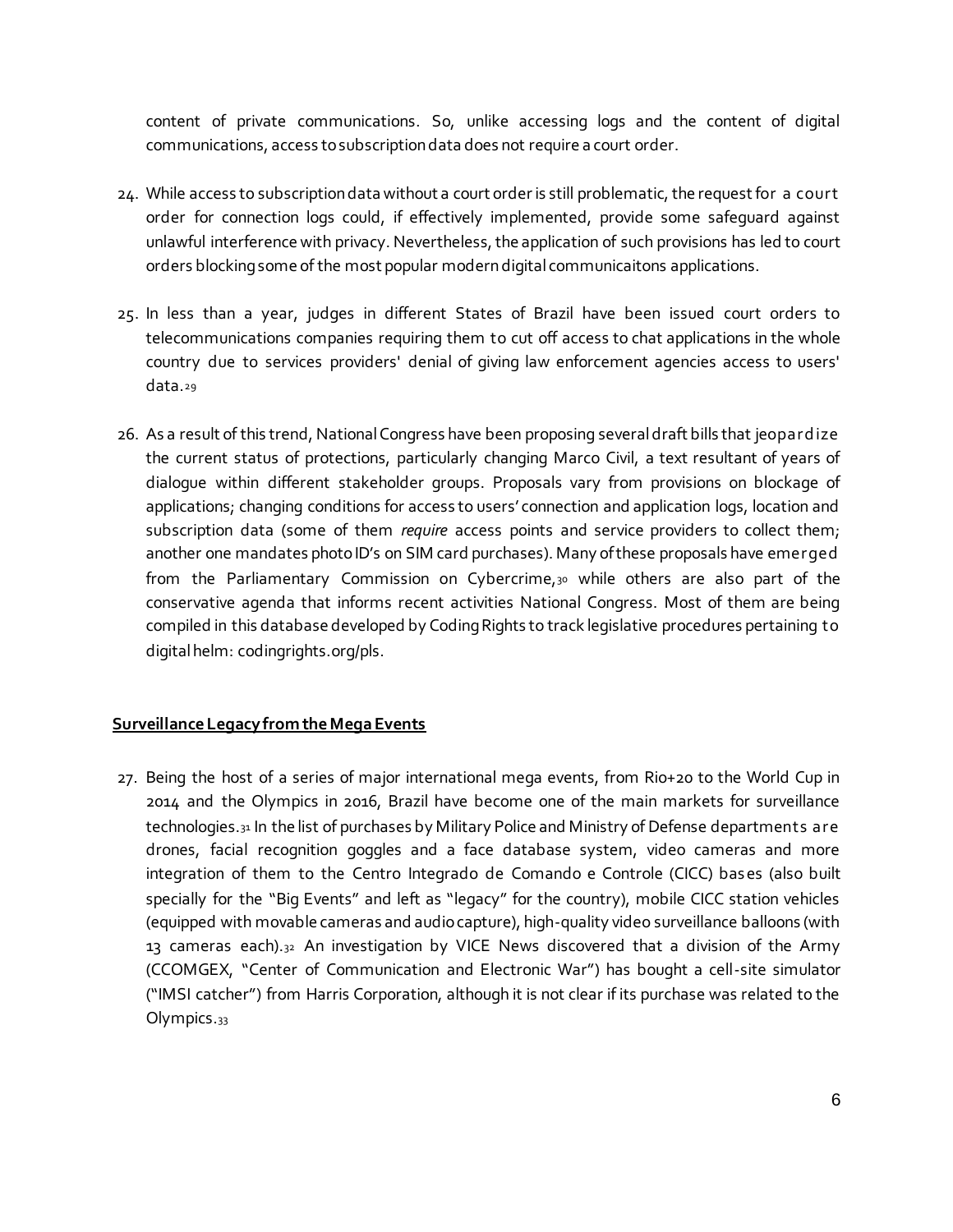#### **Limitations on anonymity**

28. Subsection IV of article 5 of the Brazilian 1988 Federal Constitution prohibits anonymity in the context of freedom of expression. Furthermore, under Article 42 and 58 of the Regulation No. 477/07 of Anatel<sub>34</sub>, users must provide a minimum set of personal data in order to be able to subscribe to a mobile telephone service. Such a ban on anonymity and mandatory registration of SIM cards raises serious concerns for the ability of users to freely and securely enjoy their fundamental right to privacy and freedom of expression.35 As the UN Special Rapporteur on Freedom of Expression has noted, "encryption and anonymity provide individuals and groups with a zone of privacy online to hold opinions and exercise freedom of expression without arbitrary a nd unlawful interference or attack".<sup>36</sup>

### **Privacy, confidentiality during police investigations and addressing gender violence**

- 29. Recalling Estonian recommendation "to further develop the legislation that would allow women to exercise their right to privacy and confidentiality during police investigations and guarantee the right to presumption of innocence, due process, and legal defence", we also want to stress that no particular change was achieved in the matter. In Brazil, there is no specific law that guarantees the right to privacy and confidentiality in gender related violence or any other crime. The only restriction is regarding minors (of any gender) that have their right to privacy and anonymity. According to some interviews carried out with victims of online violence (part of those interviews can be read in the newsletter on online violence, privacy and anonymity published by Antivigilancia platform<sub>37</sub>), one of the main reasons for victims to avoid reporting to the police has to do with the fear of being exposed and publicly criticized.
- 30. It has also been reported in the newsletter on anonymity and online gender violence published by Antivigilancia platform that the use of pseudonym and *assumed name* by transgender people is becoming more difficult on social networks that introduced real name policies, requiring the use of the real name in their IDs. These policies have the effect of limiting the capacity of individuals to use their social name, and are a cause of particular concerns for individuals that are the common target of online abuses and attacks.
- 31. Therefore, we should consider also the protection of privacy rights as a powerful tool in the context of balancing power struggles for gender balance and promoting the rights to sexual minorities. Some relevant bills that focus on gender violence in online and offline environments (regarding revenge porn and leaking intimate content without consent) are being discussed at the moment in the country, according to the analysis report on Law Bills developed by Coding Rights 38 and special attentions should be payed to those proposals that protect privacy of women without harming anonymity and privacy of internet users in general.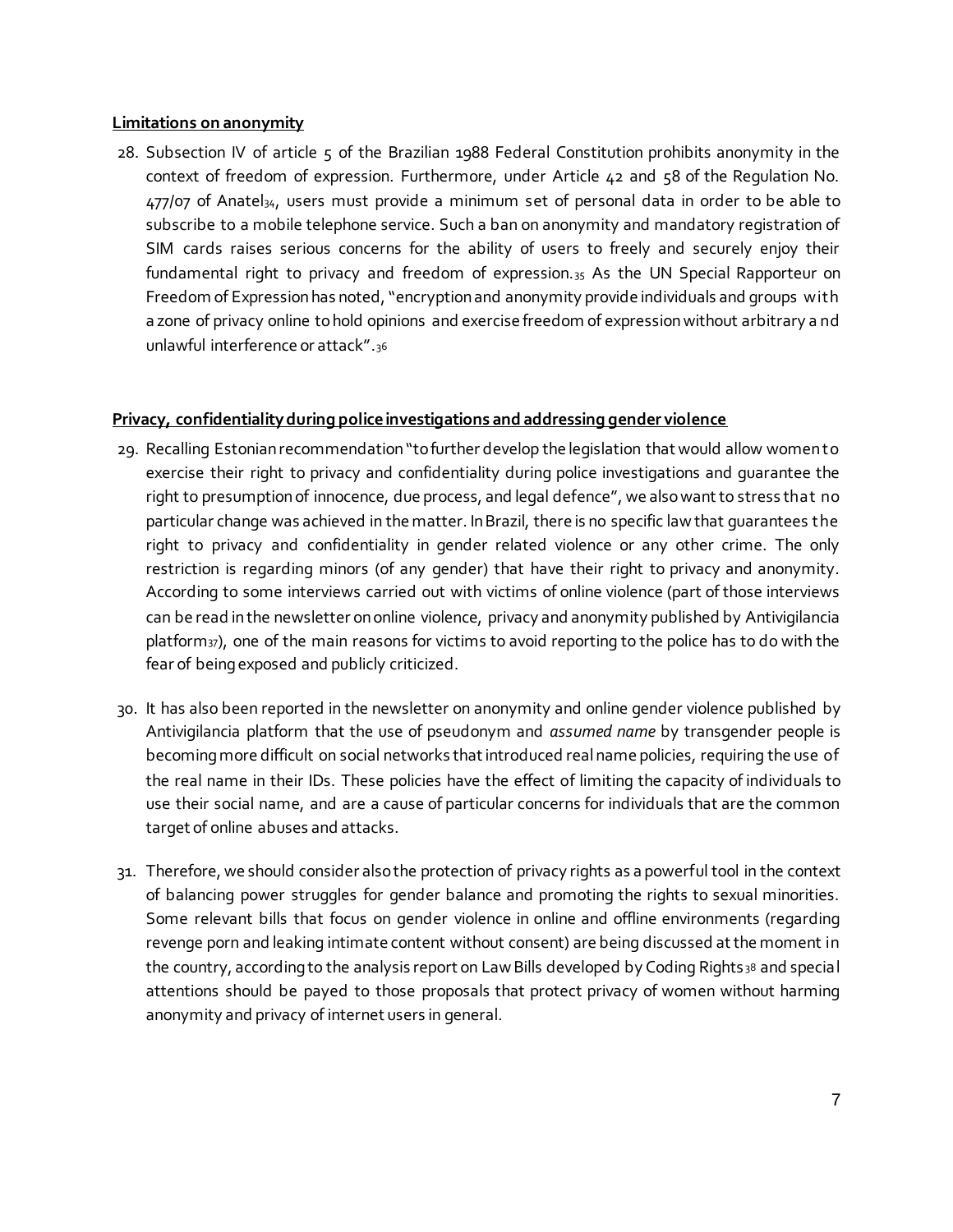#### **Recommendations**

32. We recommend that the government of the Colombia to:

- Increase transparency in the use of court orders providing for interception of communications. Regular publication by the National Council of Justice (CNJ) regarding the number of requirements for interception of communications, as well as the rejections, acceptance and data about how many of these requests led to a successful criminal investigation shall be publicly disclosed;
- Ensure that monitoring and infiltration of social networks by law enforcement agencies is regulated by law and it is not used as a way to intercept communications and bypass legal procedures and limits for such practices;
- Amend requirements for blanket, indiscriminate data retention and ensure data retention ordered issued by a judge are limited in scope and time, and are necessary and proportionate to a legitimate aim;
- Ensure that requests to user data by authorities are targeted, necessary,and proportionate;
- Ensure that any new laws, particularly those proposed by the Parliamentary Commission of Cybercrime, comply and to not weaken the privacy standards assured in the Internet Civil Rights Framework (Marco Civil da Internet) and the Constitutional right to privacy;
- Ensure that the Data Protection Bills which are currently being considered by the Brazilian Parliament foster privacy and data protection practices among private and public sectors;
- Publicly avowal the surveillance capabilities of Brazilian law enforcement and other agencies and promote transparency about public expenditures in the purchase of surveillance equipment and as well as about limits, competencies and oversight of different authorities to use them within the boundaries of fundamental human rights;
- Recognize the importance of anonymity to guarantee the rights to privacy and freedom of expression online, particularly for minorities and voices of dissent and as a way to promote gender equality, the rights of LGBTs and prevent online abuse.

l <sup>1</sup> Universal Declaration of Human Rights Article 12, United Nations Convention on Migrant Workers Article 14, UN Convention of the Protection of the Child Article 16, International Covenant on Civil and Political Rights, International Covenant on Civil and Political Rights Article 17; regional conventions including Art icle 10 of t he African Charter on the Rights and Welfare of the Child, Article 11 of the American Convention on Human Rights, Article 4 of the African Union Principles on Freedom of Expression, Article 5 of the American Declarat ion of t he Rights and Duties of Man, Article 21 of the Arab Charter on Human Rights, and Article 8 of the European Convention for the Protection of Human Rights and Fundamental Freedoms; Johannesburg Principles on National Security, Free Expression and Access to Information, Camden Principles on Freedom of Expression and Equality. 2 Universal Declaration of Human Rights Article 29; General Comment No. 27, Adopted by The Human Rights Committee Under Article 40, Paragraph 4, Of The International Covenant On Civil And Political Rights,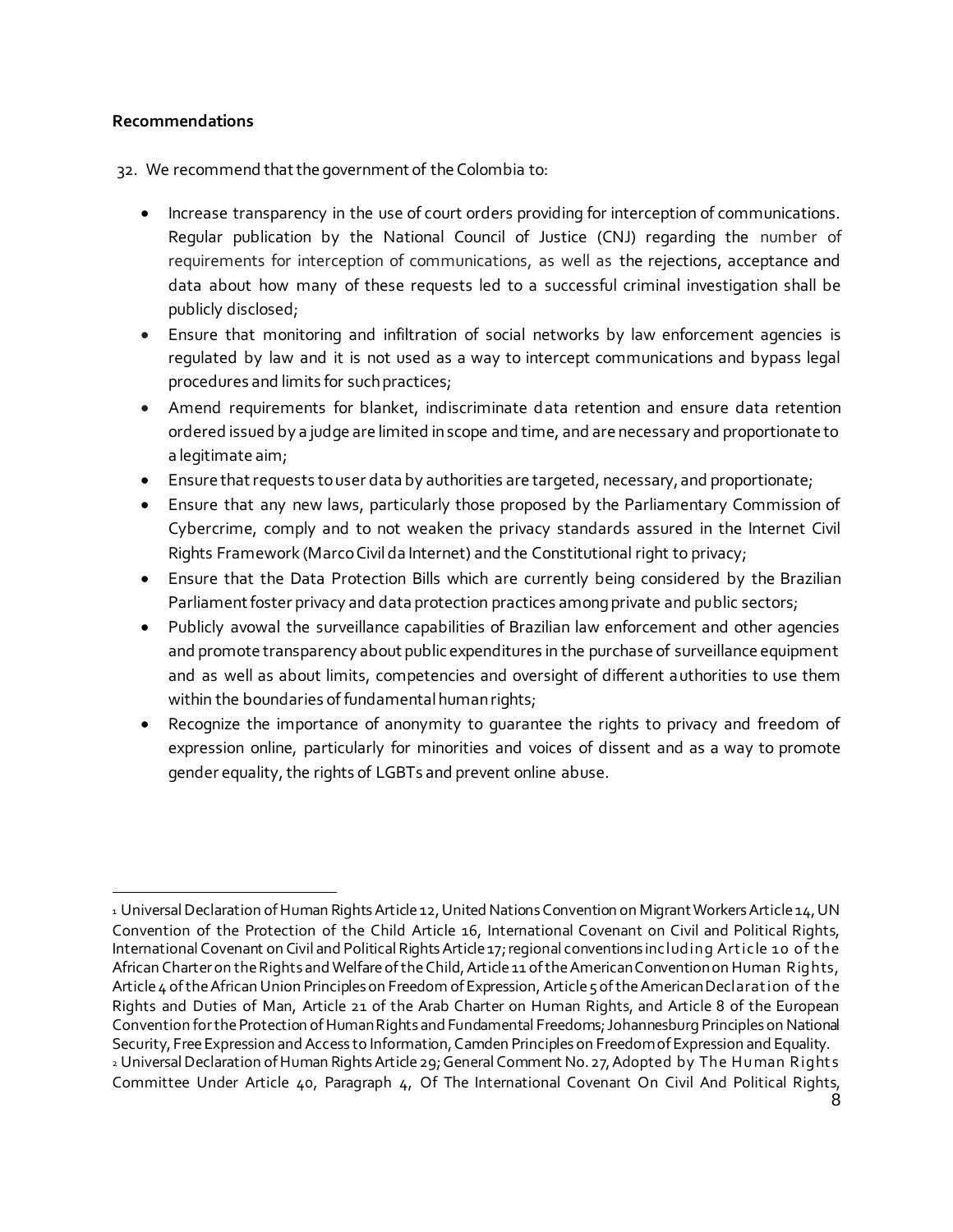CCPR/C/21/Rev.1/Add.9, November 2, 1999; see also Martin Scheinin, "Report of the Special Rapport eur on t he promotion and protection of human rights and fundamental freedoms while countering terrorism," 2009, A/HRC/17/34.

<sup>3</sup> Human Rights Committee general comment No. 16 (1988) on the right to respect of privacy, family, home and correspondence, and protection of honour and reputation (art. 17)

<sup>4</sup> See the Council of Europe Convention for the Protection of Individuals with regard to Automatic Processing of Personal Data (No. 108), 1981; the Organization for Economic Co-operation and Development Guidelines on t he Protection of Privacy and Transborder Data Flows of Personal Data (1980); and the Guidelines for the regulat ion of computerized personal data files (General Assembly resolution  $45/95$  and E/CN. $4/1990/72$ )

<sup>5</sup> As of December 2013, 101 countries had enacted data protection legislation.

See: David Banisar, National Comprehensive Data Protection/Privacy Laws and Bills 2014 Map (January 28, 2014). Available at SSRN: http://ssrn.com/abstract=1951416 or http://dx.doi.org/10.2139/ssrn.1951416

 $\lceil 1 \rceil$  A/HRC/WG.6/13/TUN/3, para 53 and 54

<sup>6</sup> A/HRC/21/11, Recommendation 119.116

<sup>7</sup> A/HRC/WG.6/13/BRA/3

l

8 See Joint Submission 9 submitted by The Women's Networking and Support Programme, Instituto NUPEF,

Sexuality policy watch and the Association for Progressive Communication, paras 13-14

<sup>9</sup> See submission by Article 19, para, 7, p.2

10 Law No. 10.406 of January 10, 2002 (Civil Code; Código Civil)),

<http://www.wipo.int/wipolex/en/details.jsp?id=9615> (last accessed 26 June 2015).

<sup>11</sup> Law No. 12.965 of 2 (Marco Civil da internet -Civil Rights Framework for the Internet; also called Internet Act), <http://www.planalto.gov.br/ccivil\_03/\_ato2011-2014/2014/lei/l12965.htm> (last accessed 26 June 2015).

<sup>12</sup> General Comment No. 16 (1988), para. 1

13 Available at: http://www.planalto.gov.br/ccivil\_03/leis/L9296.htm

<sup>14</sup> See: Inter-American Court of Human Rights, Case Escher et al. vs. Brazil, Preliminary Objections, Merits, Reparations and Costs. Judgement of 6 July 2009. Series C No. 200, para. 114. Available at http://www.corteidh.or.cr/docs/casos/articulos/seriec\_200\_ing.pdf

<sup>15</sup> See: http://www.stf.jus.br/portal/cms/verNoticiaDetalhe.asp?idConteudo=242810

16 Available at: http://www.internetlab.org.br/wp-content/uploads/2015/07/LAI-Intercepta%C3%A7%C3%B5espara-o-site.pdf

<sup>17</sup> See:http://www.planalto.gov.br/ccivil\_03/\_ato2011-2014/2013/lei/l12850.htm

<sup>18</sup> Salvadori, F. (2016, September 9). "Infiltrado do Tinder" que espionava manifestantes é capitão do Exército. Ponte Jornalismo. Retrieved September 20, 2016, from ponte.org/infiltrado-do-tinder-que-espionavamanifestantes-e-oficial-do-exercito/

<sup>19</sup> Available at:http://www.anatel.gov.br/legislacao/resolucoes/20-2005/7-resolucao-426

<sup>20</sup> Available at:http://www.anatel.gov.br/legislacao/resolucoes/2007/9-resolucao-477

<sup>21</sup> Available at:http://www.anatel.gov.br/legislacao/resolucoes/2013/465-resolucao-614

<sup>22</sup> Available at:http://www.planalto.gov.br/ccivil\_03/\_ato2011-2014/2013/lei/l12850.htm

23 Available at: http://www.planalto.gov.br/ccivil\_03/\_ato2011-2014/2014/lei/l12965.htm

<sup>24</sup> http://curia.europa.eu/juris/document/document.jsf?docid=150642&doclang=EN

<sup>25</sup> http://www.planalto.gov.br/ccivil\_03/leis/L9613.htm - article 17-B

<sup>26</sup> http://www.planalto.gov.br/ccivil\_03/\_ato2011-2014/2013/lei/l12850.htm- article 15

<sup>27</sup> http://www.anatel.gov.br/legislacao/resolucoes/2012/308-resolucao-596

<sup>28</sup> http://www.planalto.gov.br/ccivil\_03/\_ato2011-2014/2014/lei/l12965.htm

<sup>29</sup> Conger, K., *WhatsApp blocked in Brazil again*, 19 June 2016. Available at:

https://techcrunch.com/2016/07/19/whatsapp-blocked-in-brazil-again

<sup>30</sup> https://cpiciber.codingrights.org/

<sup>31</sup> Fonseca,B., Mota, J., Bodenmüller, L., and Viana, N., *Com a Copa, Brasil vira mercado prioritário d a vigilâ ncia,*  Pulbica, 6 September 2013. Available at: http://apublica.org/2013/09/copa-brasil-vira-mercado-prioritario-davigilancia/